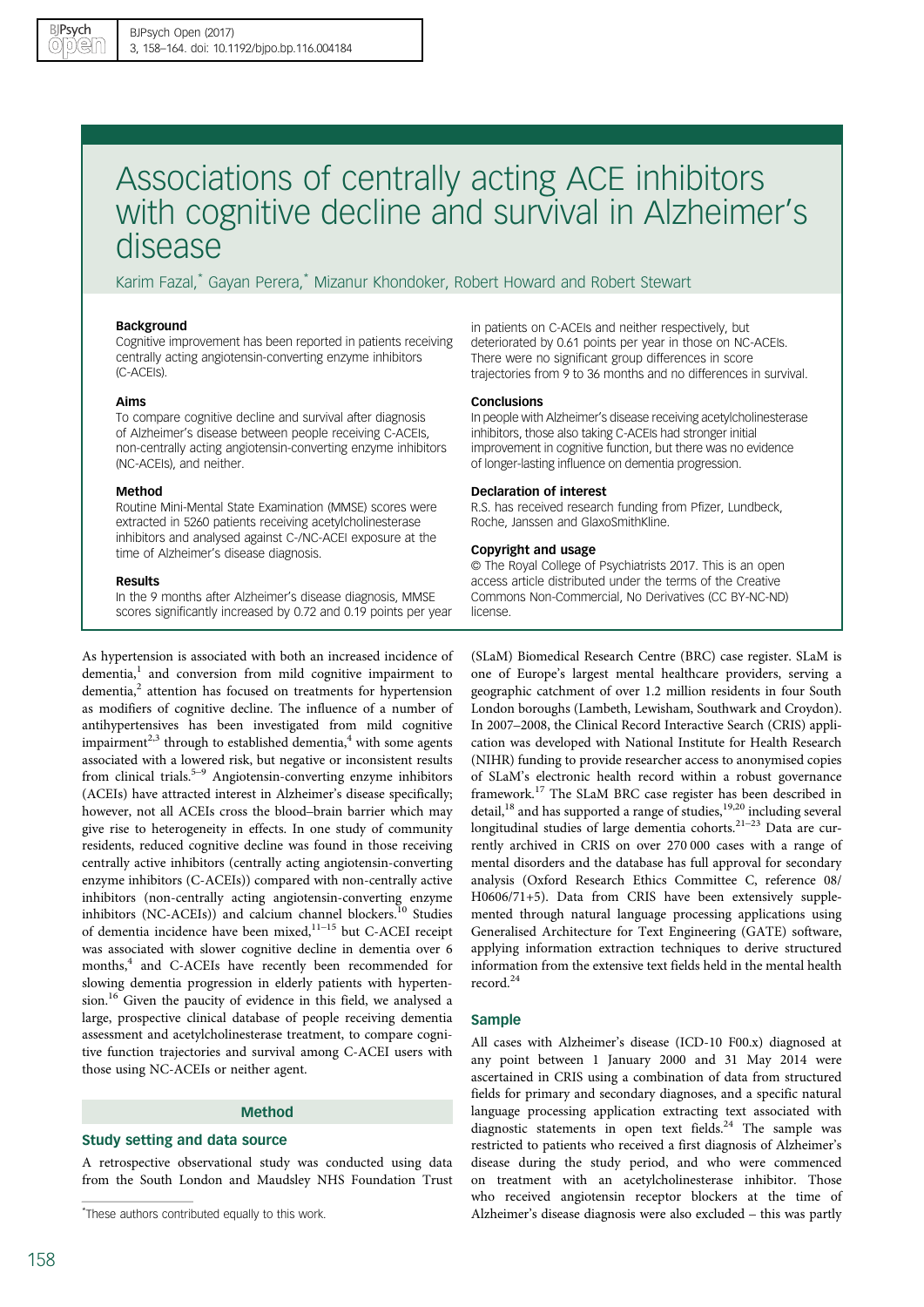to maximise homogeneity of the sample and partly because those receiving this treatment had the most routine data on cognitive decline.

## **Measurements**

The index date for defining exposure and confounding variables was the date of the first recorded Alzheimer's disease diagnosis. Demographic information obtained included age at diagnosis, age at death, gender, ethnicity (European and non-European) and index of multiple deprivation (2010 projections from the UK Census) for each patient's neighbourhood (UK lower super output area) at the time of diagnosis. Health of the Nation Outcome Scales (HoNOS) are routinely administered in UK mental health services and recorded as structured data on the electronic health record. HoNOS item scores and dates were extracted for the period of 6 months before and after the diagnosis date, and the closest scores in time were included in analyses.

Medications received were extracted from structured medication fields supplemented by natural language processing applications applied to open text fields. $24$  C-ACEIs were defined as perindopril, ramipril, trandolapril, captopril, fosinopril, lisinopril, prinivil, monopril; NC-ACEIs were defined as enalapril, imidapril, cilazapril, quinapril, moexipril. Initial and most recent dates were ascertained for when these medications were recorded, and exposure was defined on the basis of recorded medication use at or before the Alzheimer's disease diagnosis. The analysis excluded patients who were recorded as receiving both C-ACEIs and NC-ACEIs (because these groups were too small to analyses separately), and a third group of patients were defined with no recorded ACEI use. Use of antipsychotic or antidepressant medi‐ cation was also ascertained at the time of the Alzheimer's disease diagnosis. Use of other antihypertensive medication (vasodilators, diuretics, calcium channel blockers, beta-blockers, alpha-blockers) was also ascertained at the time of Alzheimer's disease diagnosis.

The primary outcome was change in cognitive function as estimated from recorded Mini-Mental State Examination (MMSE) scores. In British dementia treatment services, cognitive function continues to be primarily monitored in routine clinical practice using the MMSE, a 30-point measure of global function in wide use.<sup>[25](#page-6-0)</sup> MMSE numerator and denominator scores and dates of assessment for the cohort were obtained from structured fields and a bespoke natural language processing application.<sup>[24](#page-6-0)</sup> According to the availability of follow-up data and to minimise the influence of differential attrition, MMSE scores were restricted to those recorded within 3 years after the Alzheimer's disease diagnosis date, and the analysed sample was restricted to patients with more than one MMSE score recorded. Date of death was obtained from death registry information from the Office for National Statistics (ONS) linked to CRIS.

## Statistical analysis

Initially, generalised additive models for location, scale and shape  $(GAMLSS)^{26}$  $(GAMLSS)^{26}$  $(GAMLSS)^{26}$  were used to visualise the shape of MMSE score trajectories for the three cohorts – those who were receiving C-ACEIs, those who were receiving NC-ACEIs and those who were not receiving any ACEIs. An advantage of GAMLSS is that they are not restricted to a linearity assumption: important because of the potential association between cognitive decline and time since Alzheimer's disease diagnosis and acetylcholinesterase inhibitor initiation. GAMLSS are parametric, in that they require a parametric distribution assumption for the response variable, and 'semi' in the sense that the modelling of the parameters of the distribution, as functions of explanatory variables, may

involve using non-parametric smoothing functions. Although GAMLSS output provided a helpful way of visualising the pattern of cognitive decline within the observation window, it did not permit analyses of predictive covariates, confounding and effect modification. By inspecting the curves derived from GAMLSS, it was concluded that it would be appropriate to use parametric methodology in the form of a two-piecewise linear mixed model to estimate cognitive change and its predictors, using the two time components: Segment 1 for the 0–9 months after diagnosis and Segment 2 for the 9–36 months after diagnosis. Slopes and slope differences were obtained using linear mixed estimation methodology. Two-piecewise model estimates were adjusted for age, gender, ethnicity, other antihypertensives, antipsychotic, antidepressant receipt and HoNOS subcomponents including agitated behaviour, self-injury, problem drinking or drug use, physical illness, hallucinations or delusions, depressed mood, relationship problems, daily living problems, living conditions problems and occupational problems.

Survival analyses were carried out for mortality as an outcome up to a census point of 8 July 2014. Kaplan–Meier survival curves were constructed using STATA 13 software, and a log-rank test was carried out to test associations with ACEI use.

## **Results**

Fourteen patients were excluded who were receiving both C-ACEI and NC-ACEI agents and an additional ten patients who had only one recorded MMSE score since diagnosis. Furthermore, 27 patients receiving C-ACEIs, 2 patients receiving NC-ACEIs and 296 patients receiving neither were excluded as they received angiotensin receptor blockers at the time of Alzheimer's disease diagnosis. The analysed samples comprised 1207 patients receiving C-ACEIs, 143 receiving NC-ACEIs and 3910 receiving neither. Characteristics of the samples are summarised in [Table 1.](#page-2-0) In summary, the group receiving NC-ACEIs were more likely to be to be male, to be of non-European ethnicity and to be rated as having hallucinations or delusions than those receiving C-ACEIs or neither. There were no significant individual group differences in age (ANOVA post hoc test). However, a post hoc test showed a significant difference in mean deprivation score between C-ACEI group and the group receiving neither ACEI  $(P=0.008)$ and between the NC-ACEI group and those receiving neither ACEI (P=0.041). Antipsychotic and antidepressant uses were more common in patients receiving C-ACEIs. Both the C-ACEI and NC-ACEI groups were rated as having more severe phy‐ sical health problems on the HoNOS than those receiving neither. Importantly, although there were differences in the timing and number of some measurement points, there was no difference in MMSE score closest to diagnosis between the three groups.

[Figure 1](#page-3-0) displays GAMLSS curve for trajectories of MMSE scores by ACEI receipt, and [Tables 2](#page-3-0) and [3](#page-3-0) summarise the results of the linear mixed estimations from two-piecewise estimations model comapring slopes at 0–9 months and 9–36 months after Alzheimer's disease diagnosis. Analysis with adjustments showed the NC-ACEI group to have slightly higher MMSE scores at Alzheimer's disease diagnosis compared with the other two groups. In patients who received C-ACEIs, MMSE scores improved over the first 9 months, with a slope coefficient of 0.72 (points per year), whereas they declined in those receiving NC-ACEIs and slightly improved in those that received neither ACEI, with slope coefficients of −0.61 and 0.19 respectively. For patients receiving C-ACEIs, these slopes were significantly different both compared with those receiving NC-ACEIs (slope difference 1.33, P=0.028)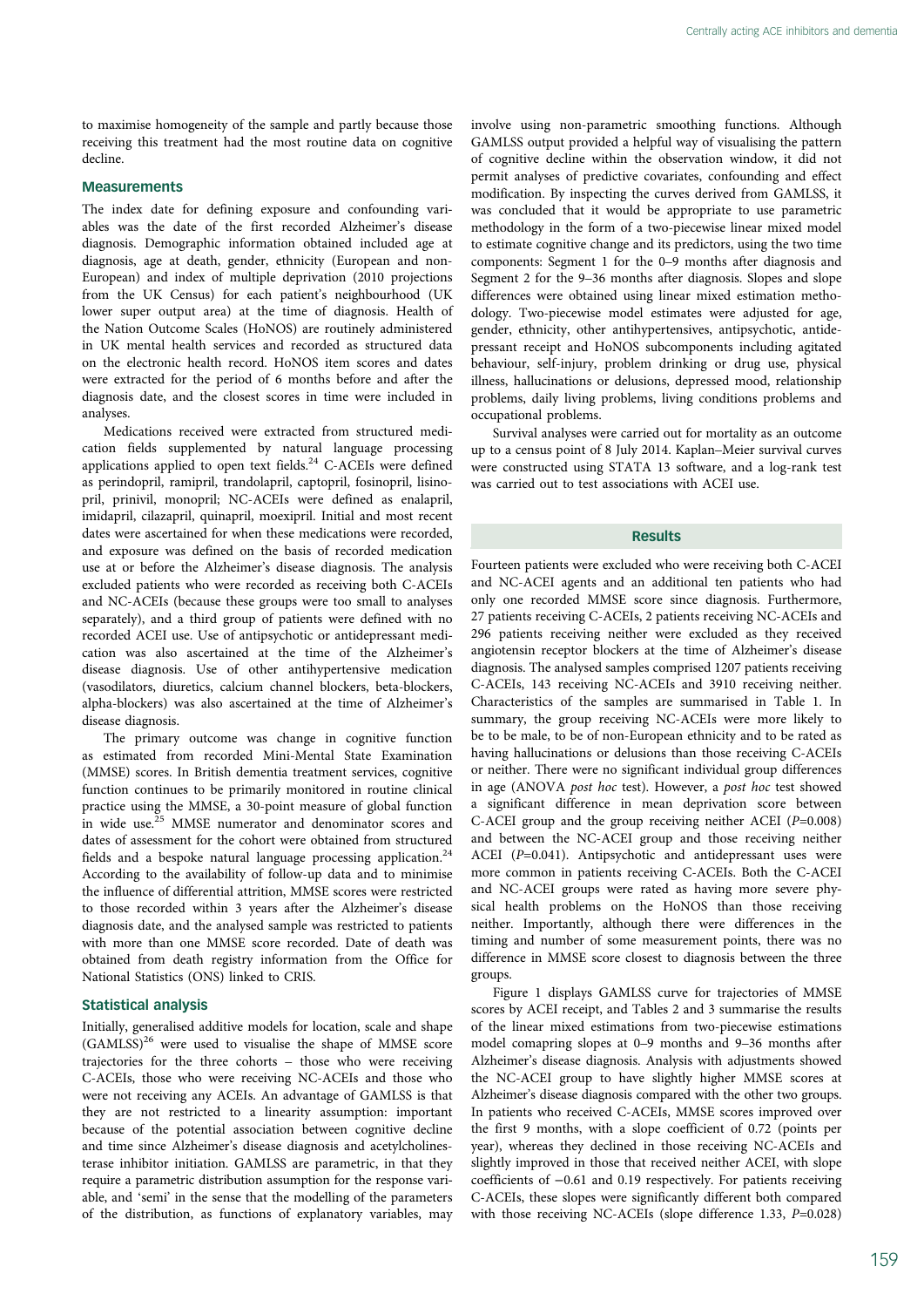<span id="page-2-0"></span>

| <b>Table 1</b> Sample characteristics at/around Alzheimer's disease diagnosis by exposure status |              |                        |               |         |  |  |  |  |
|--------------------------------------------------------------------------------------------------|--------------|------------------------|---------------|---------|--|--|--|--|
|                                                                                                  | C-ACEIs only | NC-ACEIS only          | Neither agent |         |  |  |  |  |
| Variable                                                                                         | $(n=1207)$   | $(n=143)$              | $(n=3910)$    | $P^a$   |  |  |  |  |
| Mean age at diagnosis (s.d.), years                                                              | 80.5(7.1)    | 81.4 (7.0)             | 80.2 (8.0)    | 0.116   |  |  |  |  |
| Age at diagnosis, n (%)                                                                          |              |                        |               | 0.095   |  |  |  |  |
| <65                                                                                              | 27(2.2)      | 1(0.7)                 | 170 (4.3)     |         |  |  |  |  |
| $65 - 69$                                                                                        | 62(5.1)      | 7(4.8)                 | 177(4.5)      |         |  |  |  |  |
| $70 - 74$                                                                                        | 130 (10.8)   | 15(11)                 | 420 (10.7)    |         |  |  |  |  |
| 75-79                                                                                            | 266 (22.0)   | 22 (15.1)              | 735 (18.8)    |         |  |  |  |  |
| $80 - 84$                                                                                        | 329 (27.3)   | 49 (33.6)              | 1021 (26.1)   |         |  |  |  |  |
| 85-89                                                                                            | 280 (23.2)   | 29 (20.5)              | 892 (22.8)    |         |  |  |  |  |
| 90 and over                                                                                      | 113 (9.4)    | 20 (14.4)              | 495 (12.7)    |         |  |  |  |  |
| Age at death, n (%)                                                                              |              |                        |               | 0.127   |  |  |  |  |
| <65                                                                                              | 1(0.1)       | 0(0)                   | 24 (0.6)      |         |  |  |  |  |
| $65 - 69$                                                                                        | 7(0.6)       | 0(0)                   | 26 (0.7)      |         |  |  |  |  |
| $70 - 74$                                                                                        | 22(1.8)      | 3(2.7)                 | 83 (2.1)      |         |  |  |  |  |
| 75-79                                                                                            | 73 (6.0)     | 7(4.8)                 | 201(5.1)      |         |  |  |  |  |
| $80 - 84$                                                                                        | 134 (11.1)   | 15 (10.3)              | 433 (11.1)    |         |  |  |  |  |
| 85-89                                                                                            | 151 (12.5)   | 23 (16.4)              | 583 (14.9)    |         |  |  |  |  |
| 90 and over                                                                                      | 145 (12.0)   | 22 (15.1)              | 594 (15.2)    |         |  |  |  |  |
| Alive at end of follow-up, n (%)                                                                 | 674 (55.8)   | 73 (50.7)              | 1966 (50.3)   | 0.013   |  |  |  |  |
| Ethnicity, n (%)                                                                                 |              |                        |               | < 0.001 |  |  |  |  |
| European                                                                                         | 961 (79.6)   | 109 (76.0)             | 3270 (83.6)   |         |  |  |  |  |
| Non-European                                                                                     | 246 (20.4)   | 34 (24.0)              | 640 (16.4)    |         |  |  |  |  |
| Gender, n (%)                                                                                    |              |                        |               | 0.009   |  |  |  |  |
| Male                                                                                             | 442 (36.6)   | 55 (38.4)              | 1301 (33.3)   |         |  |  |  |  |
| Female                                                                                           | 765 (63.4)   | 88 (61.6)              | 2609 (66.7)   |         |  |  |  |  |
| Mean (s.d.) index of multiple deprivation                                                        | 27.1 (11.2)  | 28.1 (11.2)            | 26.0 (11.2)   | < 0.001 |  |  |  |  |
| Mean ACE inhibitors follow-up years (s.d.)                                                       | 0.8(1.5)     | 1.1(1.8)               |               | 0.024   |  |  |  |  |
| Medications received, n (%)                                                                      |              |                        |               |         |  |  |  |  |
| Antihypertensives                                                                                | 617 (51.1)   | 80 (55.9)              | 1684 (43.1)   | < 0.001 |  |  |  |  |
| Antipsychotics                                                                                   | 328 (27.2)   | 39 (27.3)              | 995 (25.4)    | 0.884   |  |  |  |  |
| Antidepressants                                                                                  | 459 (38.0)   | 48 (33.6)              | 1261 (32.3)   | 0.695   |  |  |  |  |
| MMSE scores, mean (s.d.)                                                                         |              |                        |               |         |  |  |  |  |
| Score closest to diagnosis                                                                       | 19.0 (6.3)   | 19.9 (6.9)             | 19.1(6.5)     | 0.71    |  |  |  |  |
| Number of MMSE scores per patient                                                                | 4.6(3.8)     | 4.7(4.1)               | 4.0(3.6)      | < 0.001 |  |  |  |  |
| Interval between diagnosis and MMSE                                                              | 0.0(0.7)     | $-0.1(0.7)$            | $-0.1(0.8)$   | 0.033   |  |  |  |  |
| score closest to diagnosis, years <sup>b</sup>                                                   |              |                        |               |         |  |  |  |  |
| Interval between first mention of an                                                             | $-0.1(1.7)$  | $-0.5(2.0)$            |               | 0.041   |  |  |  |  |
| ACE inhibitor and diagnosis, years <sup>c</sup>                                                  |              |                        |               |         |  |  |  |  |
| Mean (s.d.) HoNOS subscale score                                                                 |              |                        |               |         |  |  |  |  |
| Agitated behaviour                                                                               | 0.7(1.0)     | 0.7(1.0)               | 0.7(1.0)      | 0.652   |  |  |  |  |
| Self-injury                                                                                      | 0.1(0.4)     | 0.1(0.3)               | 0.1(0.3)      | 0.481   |  |  |  |  |
| Problem drinking/drug use                                                                        | 0.1(0.4)     | 0.1(0.3)               | 0.1(0.4)      | 0.248   |  |  |  |  |
| Cognitive problems                                                                               | 2.4(0.8)     | 2.4(0.8)               | 2.4(0.9)      | 0.937   |  |  |  |  |
| Physical illness                                                                                 | 1.6(1.1)     | 1.6(1.2)               | 1.4(1.2)      | < 0.001 |  |  |  |  |
| Hallucinations/delusions                                                                         | 0.4(0.9)     | 0.5(0.9)               | 0.4(0.8)      | 0.367   |  |  |  |  |
| Depressed mood                                                                                   | 0.6(0.8)     | 0.6(0.8)               | 0.6(0.8)      | 0.289   |  |  |  |  |
| Other mental problems                                                                            | 0.8(1.0)     | 0.8(1.0)               | 0.8(1.0)      | 0.287   |  |  |  |  |
| Relationship problems                                                                            | 0.6(0.9)     | 0.7(0.9)               | 0.6(0.9)      | 0.281   |  |  |  |  |
| Daily living problems                                                                            | 1.8(1.1)     | 1.8(1.1)               | 1.7(1.2)      | 0.843   |  |  |  |  |
| Living conditions problems                                                                       | 0.4(0.8)     | 0.5(0.9)               | 0.4(0.8)      | 0.609   |  |  |  |  |
| Occupational problems                                                                            | 1.1(1.1)     | 1.2(1.1)               | 1.0(1.1)      | 0.143   |  |  |  |  |
| Mean (s.d.) interval between HoNOS and diagnosis, years                                          | 0.1(0.6)     | $0.2 \overline{(0.7)}$ | 0.2(0.8)      | 0.082   |  |  |  |  |
|                                                                                                  |              |                        |               |         |  |  |  |  |

C-ACEIs, centrally acting angiotensin converting enzyme inhibitors; NC-ACEIs, non-centrally acting angiotensin converting enzyme inhibitors; MMSE, Mini-Mental State Examination,<br>ACE, angiotensin converting enzyme; HoNOS, H

differences in frequencies tested using chi-squared tests. b. Negative values indicating that MMSE scores recorded before Alzheimer's disease diagnosis.

c. Negative values indicating ACE inhibitor medication recorded before Alzheimer's disease diagnosis.

and compared with those who received neither ACEI (slope difference 0.53, P=0.037). However, there were no significant group differences in slopes for the 9–36 month period after diagnosis. [Figure 2](#page-4-0) displays GAMLSS curve for trajectories of MMSE scores by other antihypertensive use for those who did not receive any ACEIs. There were no significant differences in slopes

between those who received other antihypertensive medication and not receiving such medication. Likewise, as shown in [Fig. 3,](#page-4-0) there was no observable group difference in survival. Log-rank tests for equality of survivor functions gave P-values of 0.82 and 0.84, respectively, for comparisons between C-ACEIs and NC-ACEIs, and between C-ACEIs and no ACEI.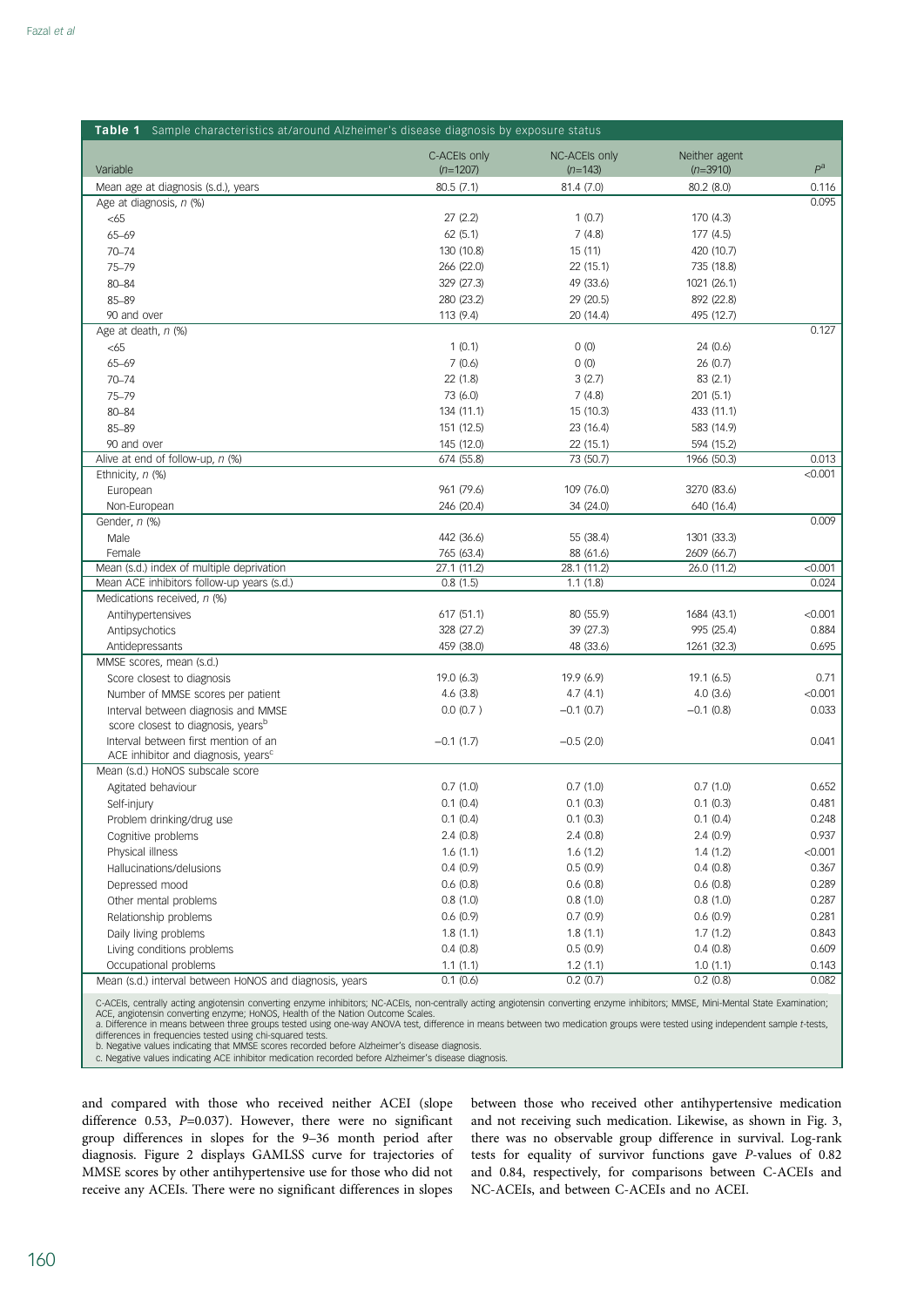<span id="page-3-0"></span>

Fig. 1 Comparison of longitudinal change in Mini-Mental State Examination (MMSE) in the samples using generalised additive models for location scale and shape (GAMLSS) methodology. ACE, angiotensin converting enzyme.

| <b>Table 2</b> Adjusted MMSE slopes (points/year) after Alzheimer's disease diagnosis comparing those who received C-ACEIs and those who<br>did not receive any ACEI |                                |                                |                                          |                             |  |  |  |  |
|----------------------------------------------------------------------------------------------------------------------------------------------------------------------|--------------------------------|--------------------------------|------------------------------------------|-----------------------------|--|--|--|--|
| MMSE slope                                                                                                                                                           | Received C-ACFI                | Did not receive<br><b>ACFI</b> | MMSE slope difference<br>(MMSE per year) | $P$ for group<br>difference |  |  |  |  |
| First MMSE slope 0-9 months                                                                                                                                          | 0.72 (0.89 to 0.55)            | $0.19$ (0.12 to 0.21)          | 0.53 (0.05 to 1.01)                      | 0.037                       |  |  |  |  |
| Second MMSE slope 9-36 months                                                                                                                                        | $-0.81$ ( $-1.17$ to $-0.45$ ) | $-0.68$ ( $-1.54$ to 0.18)     | $-0.13$ ( $-1.03$ to 0.77)               | 0.626                       |  |  |  |  |
| MMSE, Mini-Mental State Examination; C-ACEIs, centrally acting angiotensin converting enzyme inhibitors; ACEI, angiotensin converting enzyme inhibitor.              |                                |                                |                                          |                             |  |  |  |  |

| Table 3 Adjusted MMSE slopes (points/ year) after Alzheimer's disease diagnosis comparing those who received C-ACEIs and those who<br>received NC-ACEIS                           |                                |                                |                                          |                             |  |  |  |
|-----------------------------------------------------------------------------------------------------------------------------------------------------------------------------------|--------------------------------|--------------------------------|------------------------------------------|-----------------------------|--|--|--|
| MMSE slope                                                                                                                                                                        | Received C-ACEIS               | Received NC-ACEIS              | MMSE slope difference<br>(MMSE per year) | $P$ for group<br>difference |  |  |  |
| First MMSE slope 0-9 months                                                                                                                                                       | 0.72 (0.89 to 0.55)            | $-0.61$ ( $-0.21$ to $-1.02$ ) | 1.33 (0.25 to 1.41)                      | 0.028                       |  |  |  |
| Second MMSE slope 9-36 months                                                                                                                                                     | $-0.81$ ( $-1.17$ to $-0.45$ ) | $-0.63$ ( $-1.36$ to 0.10)     | $-0.18$ ( $-1.50$ to $-1.14$ )           | 0.531                       |  |  |  |
| MMSE, Mini-Mental State Examination; C-ACEIs, centrally acting angiotensin converting enzyme inhibitors; NC-ACEIs, non-centrally acting angiotensin converting enzyme inhibitors. |                                |                                |                                          |                             |  |  |  |

### **Discussion**

In what we believe to be the largest investigation to date of antihypertensive agents and dementia progression, we compared trajectories of routinely measured cognitive function between patients receiving C-ACEIs and NC-ACEIs at the time of Alzheimer's disease diagnosis and those receiving neither type of medication. An initial improvement in cognitive function was found in patients receiving C-ACEIs over the first 9 months after diagnosis compared with deteriorations in the NC-ACEIs group. However, there was no evidence of longer-term slope differences and no differences in survival between the groups.

As previously summarised, several studies have suggested that C-ACEIs may influence cognitive function trajectories in people without dementia. The Cardiovascular Health Study Cognition Sub-Study, which followed up people with hypertension for 6 years, found no significant differences in cognitive decline between ACEIs and other antihypertensives, but did find significantly reduced cognitive decline in people receiving C-ACEIs: reduced by 65% per year of exposure in this group compared with those receiving NC-ACEIs.<sup>[11](#page-5-0)</sup> A Japanese study found no difference in Alzheimer's disease incidence associated with antihypertensive

drugs as a whole, but did find a significantly lower risk in a subgroup analysis of captopril and perindopril (C-ACEIs) com-pared with enalapril and imidapril (NC-ACEIs).<sup>[13](#page-5-0)</sup> Also, in secondary analyses of the Perindopril Protection Against Recurrent Stroke Study (PROGRESS), there was a reduced risk of cognitive decline in the treatment group.<sup>[27](#page-6-0)</sup> There has been less investigation of associations between ACEIs and dementia progression, although one study found that C-ACEIs, compared with other antihypertensive drugs, were associated with a reduced rate of cognitive decline in hypertensive patients with mild to moderate Alzheimer's disease, although all participants had stable and comparable blood pressure levels,<sup>[10](#page-5-0)</sup> suggesting a mechanism other than lowered blood pressure. Our findings of initial improvement in cognition function in patients with C-ACEIs are also consistent with findings from two smaller research cohorts of reduced 12-month functional decline in patients with Alzheimer's disease,<sup>[28](#page-6-0),[29](#page-6-0)</sup> with reduced 6-month cognitive decline in patients with Alzheimer's, vascular and mixed dementia,<sup>[21](#page-6-0)</sup> and with reduced cognitive decline in patients with Alzheimer's disease with specific ACE haplotypes.<sup>9</sup>

The mechanisms by which C-ACEIs might influence dementia outcomes remain unclear. As previously described, ACEIs have been highlighted as potentially detrimental for cognitive function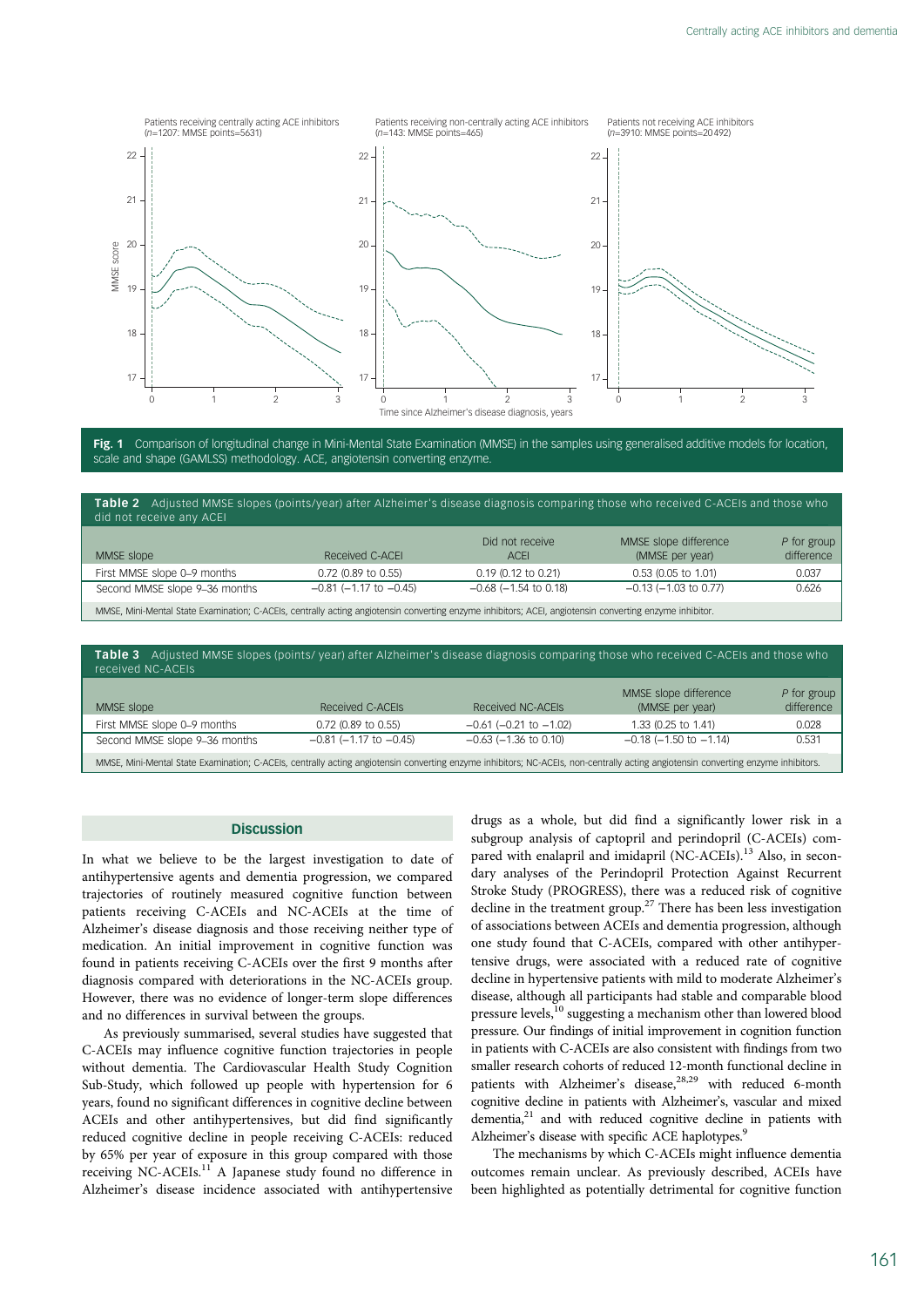<span id="page-4-0"></span>





Fig. 3 Kaplan–Meier survival curves comparing exposure groups. ACEIs, angiotensin converting enzyme inhibitors; C-ACEIs, centrally acting angiotensin converting enzyme inhibitors; NC-ACEIs, non-centrally acting angiotensin converting enzyme inhibitors.

because of ACE degrading amyloid and observations of an increase of Aβ1-42 in mice associated with ACEI administration.<sup>[30](#page-6-0)</sup> However, there are also a number of potential reasons why these agents may be protective. First, reduced cerebral blood flow has been observed in Alzheimer's disease,<sup>[31](#page-6-0)</sup> and C-ACEIs may improve this by inhibiting the production of angiotensin II, a vasoconstrictor; this is supported by perivascular staining of both angiotensin II and ACE seen in patients with Alzheimer's disease.<sup>[32](#page-6-0)</sup> Second, the renin angiotensin system within the brain has an effect on neural plasticity and long-term potentiation,<sup>[33](#page-6-0)</sup> and it has been proposed that C-ACEIs through preventing activation of this system inhibits the release of inflammatory cytokines which may be involved in the neurodegenerative process.[34](#page-6-0),[35](#page-6-0) The renin angiotensin aldosterone system (RAAS) acts throughout the body, including the central nervous system,<sup>36</sup> and there is growing evidence of its importance in neurodegenerative disorders including Alzheimer's disease and Parkinson's disease.<sup>[37](#page-6-0)</sup> Perindopril, but not other ACEIs, significantly inhibited hippocampal ACE, preventing cognitive im-pairment in mouse models of Alzheimer's disease,<sup>[38,39](#page-6-0)</sup> and a study

in hypertensive rats found that lifelong treatment with captopril (C-ACEI) significantly reduced impairment in learning and memory compared with hydralazine, despite equal blood pressure control in both groups[.40](#page-6-0) Third, angiotensin II inhibits release of acetylcholine,<sup>41</sup> and C-ACEIs might increase acetylcholine activity (and thus improve cognitive function) by reducing angiotensin II levels.<sup>11</sup> Yamada et al demonstrated an enhancing effect of perindopril (C-ACEI) on extracellular acetylcholine levels in the perirhinal cortex in rats with chronic cerebral hypoperfusion.<sup>42</sup>

The fact that we were only able to observe an improvement over a 9-month period in people with Alzheimer's disease and that the longer-term decline trajectory was unaffected, favours the third and more 'symptomatic' of these mechanisms. It should be borne in mind that we only ascertained ACEI use at the time of diagnosis and did not attempt to follow up its continuation. From the same data resource, we have previously reported an improvement in routinely measured cognitive function during the first 6–9 months following initiation of acetylcholinesterase inhibitor medication in dementia.<sup>[21](#page-6-0)</sup> All patients included in the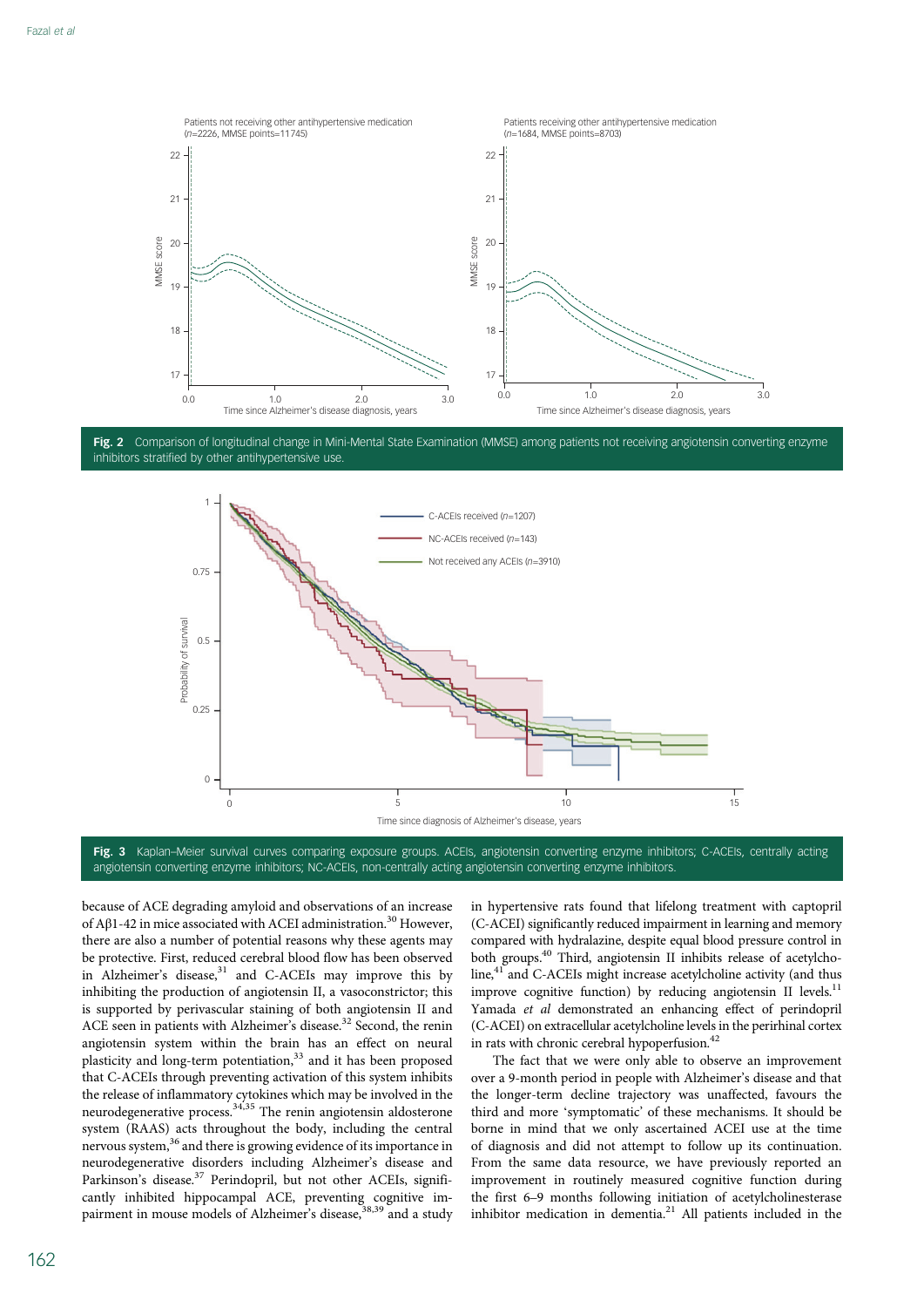<span id="page-5-0"></span>study reported here were receiving acetylcholinesterase inhibitor treatment, so that the more marked improvement in MMSE score trajectories in those also receiving C-ACEIs compared with patients who did not receive ACEIs cannot be attributed to cholinesterase inhibition alone. Furthermore, the relative impro‐ vement in patients receiving C-ACEIs compared with those receiving NC-ACEIs renders a generic effect of hypertension or antihypertensive treatment less likely, as does the research cited earlier which has tended to report findings specific to C-ACEIs. C-ACEIs and acetylcholinesterase inhibitors may therefore have mutually promoting actions on acetylcholine bioavailability, and consequently cognitive function, but this requires further investigation.

There is evidence that certain C-ACEIs (captopril, trandolapril and ramipril) and NC-ACEIs (enalapril) are associated with reduced all-cause and cardiovascular mortality from 18% to 40% among patients with hypertension.<sup>[43](#page-6-0)</sup> However, ACEIs have been found to be associated with an increased risk of mortality in patients with Alzheimer's disease compared with those receiving angiotensin II receptor blockers or other antihypertensives and also shown that initial protective effect of ACEIs was disappeared after adjusting for protopathic bias.<sup>[29](#page-6-0)</sup> In our study we found no differences in survival between groups, which might possibly be explained by a balancing of these risk and protective effects.

Regarding strengths of our study, we were able to assemble a large sample of patients with newly diagnosed Alzheimer's disease and homogeneity of the comparison groups, as well as outcome data availability, was maximised by restricting to people receiving acetylcholinesterase inhibitor treatment. We were also able to obtain large numbers of cognitive function recordings and to follow patients up for 3 years after dementia diagnosis: a substantially greater period than most previous studies. Limitations are principally related to the fact that the data-set was derived from routine records-derived information rather than a 'de novo' research cohort. For example, MMSE scores were a relatively crude measure of cognitive function, diagnoses were clinical rather than research quality, and confounding factors were limited by available data. In addition, the group receiving NC-ACEIs was relatively small and could not be analysed in detail. Finally, the classification of centrally and non-centrally active agents was based predominantly on animal models because human data have been generally lacking and heterogeneous.<sup>[33](#page-6-0)</sup> Although a compound's ability to cross the blood–brain barrier largely depends on its size, charge and lipophilicity, the integrity of the blood–brain barrier and the dose of the medication are also potentially influential.<sup>11</sup> Importantly, all these limitations would be expected to obscure rather than exaggerate observed associations, and it is noteworthy that positive findings were still found to be present.

In summary, we found some evidence to support a timelimited effect of C-ACEIs on the trajectory of cognitive function in people with Alzheimer's disease receiving acetylcholinesterase inhibitor treatment. Visual inspection of the MMSE score trajectories in [Fig. 1](#page-3-0) suggests that cognitive function in people receiving C-ACEIs was either stable or improved compared with that at baseline for around 18 months after diagnosis, compared with around 9 months in those not receiving ACEIs. Whether this translates into delayed dependency and other functional outcomes requires further research, which is also required in order for C-ACEIs to be considered as treatment in the early stages of Alzheimer's dementia.<sup>[44](#page-6-0)</sup> As Rygiel has suggested, in clinical practice, practical suggestions for older people at risk of dementia that have hypertension or other medical conditions with indications for ACEIs, could be started on a C-ACEI instead of an NC-ACEI.<sup>[44](#page-6-0)</sup>

Karim Fazal, MRCPsych, South West London and St George's Mental Health NHS Trust, London, UK; Gayan Perera, PhD, Institute of Psychiatry, Psychology and Neuroscience, King's College London, London, UK; South London and Maudsley NHS Foundation Trust, London, UK; Mizanur Khondoker, PhD, Norwich Medical School, University of East Anglia, Norwich Research Park, Norwich, UK; Robert Howard, MD, MRCPsych, Division of Psychiatry, University College London, London, UK; Robert Stewart, MD, FRCPsych, Institute of Psychiatry, Psychology and Neuroscience, King's College London, London, UK; South London and Maudsley NHS Foundation Trust, London, UK

Correspondence: Gayan Perera, Department of Psychological Medicine (Box 92), Institute of Psychiatry, Psychology and Neuroscience, King's College London, De Crespigny Park, London SE5 8AF, UK. Email: [gayan.perera@kcl.ac.uk](mailto:gayan.perera@kcl.ac.uk)

First received 19 Oct 2016, final revision 7 Jun 2017, accepted 8 Jun 2017

#### Funding

The data resource, G.P. and R.S. are funded by the National Institute for Health Research (NIHR) Biomedical Research Centre at South London and Maudsley NHS Foundation Trust and King's College London. The views expressed are those of the authors and not necessarily those of the NHS, the NIHR or the Department of Health. G.P. additionally was funded by the British cross-research council Lifelong Health and Wellbeing (LLHW) programme under Extending Working Lives as part of an interdisciplinary consortium on Wellbeing, Health, Retirement and the Lifecourse (WHERL) (ES/L002825/1). R.H. is supported by the UCLH NIHR Biomedical Research Centre.

#### References

- 1 Whitmer R, Sidney S, Selby J, Johnston SC, Yaffe K. Midlife cardiovascular risk factors and risk of dementia in late life. Neurology 2005; 64: 277–81.
- 2 Rozzini L, Chilovi BV, Bertoletti E, Conti M, Del Rio I, Trabucchi M, et al. Angiotensin converting enzyme (ACE) inhibitors modulate the rate of progression of amnestic mild cognitive impairment. Int J Geriatr Psychiatry 2006; 21: 550-5.
- 3 Hajjar I, Hart M, Chen YL, Mack W, Novak V, Chui CH, et al. Antihypertensive therapy and cerebral hemodynamics in executive mild cognitive impairment: results of a pilot randomized clinical trial. J Am Geriatr Soc 2013; 61: 194–201.
- 4 Gao Y, O'Caoimh R, Healy L, Kerins DM, Eustace J, Guyatt G, et al. Effects of centrally acting ACE inhibitors on the rate of cognitive decline in dementia. BMJ Open 2013; 3: e002881.
- 5 Skoog I. The relationship between blood pressure and dementia: a review. Biomed Pharmacother 1997; 51: 367–75.
- 6 Hanon O, Seux ML, Lenoir H, Rigaud AS, Forette F. Hypertension and dementia. Curr Cardiol Rep 2003; 5: 435–40.
- 7 Launer LJ, Ross GW, Petrovitch H, Masaki K, Foley D, White LR, et al. Midlife blood pressure and dementia: The Honolulu-Asia aging study. Neurobiol Aging 2000; 21: 49–55.
- 8 Poon IO. Effects of antihypertensive drug treatment on the risk of dementia and cognitive impairment. Pharmacotherapy 2008; 28: 366-75.
- 9 De Oliveira FF, Bertolucci PH, Chen ES, Smith MC. Brain-penetrating angiotensinconverting enzyme inhibitors and cognitive change in patients with dementia due to Alzheimer's disease. J Alzheimers Dis 2014; 42 (suppl 3): S321–4.
- 10 Ohrui T, Tomita N, Sato-Nakagawa T, Matsui T, Maruyama, M, Niwa K, et al. Effects of brain penetrating ACE inhibitors on Alzheimer disease progression. Neurology 2004; 63: 1324–5.
- 11 Sink KM, Leng X, Williamson J, Kritchevsky SB, Yaffe K, Kuller L, et al. Angiotensinconverting enzyme inhibitors and cognitive decline in older adults with hypertension: results from the Cardiovascular Health Study. J. Arch Intern Med 2009; 169: 1195–202.
- 12 Hebert PL, McBean AM, O'Connor H, Frank B, Good C, Maciejewski ML. Time until incident dementia among Medicare beneficiaries using centrally acting or non-centrally acting ACE inhibitors. Pharmacoepidemiol Drug Saf 2013; 22: 641-8.
- 13 Ohrui T, Matsui T, Yamaya M, Arai H, Ebihara S, Maruyama M, et al. Angiotensinconverting enzyme inhibitors and incidence of Alzheimer's disease in Japan. J Am Geriatr Soc 2004; 52: 649–50.
- 14 Li NC, Lee A, Whitmer RA, Kivipelto M, Lawler E, Kazis LE, et al. Use of angiotensin receptor blockers and risk of dementia in a predominantly male population: prospective cohort analysis. BMJ 2010; 340; b5465.
- 15 Maxwell CJ, Hogan DB. Antihypertensive agents and prevention of dementia. BMJ 2010; 340: b5409.
- 16 Opie LH. Inhibition of the cerebral renin–angiotensin system to limit cognitive decline in elderly hypertensive persons. Cardiovasc Drugs Ther 2011; 25: 277-9.
- 17 Fernandes AC, Cloete D, Broadbent MTM, Hayes RD, Chang C-K, Roberts A, et al. Development and evaluation of a de-identification procedure for a case register